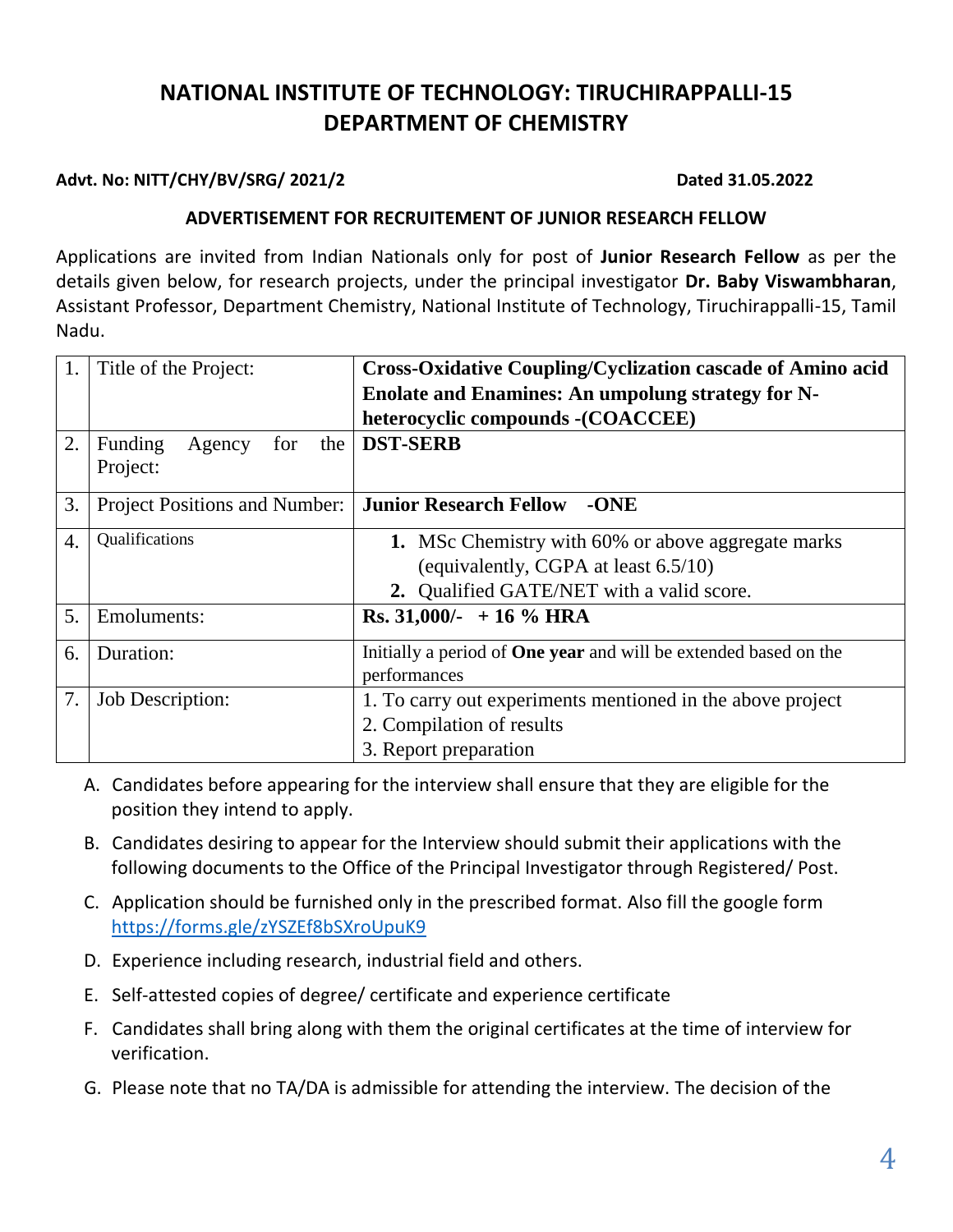selection committee is final and binding.

- H. Only shortlisted candidates will be informed by e-mail/Mobile and no separate call letter will be issued for the same.
- **I. The last date and time of submission of duly filled in application 20.06.2022 and 3.00 PM**
- **J.** The application should be submitted only in the prescribed format. Eligible and interested candidates may send their applications on prescribed format along with Bio-Data and supporting documents can also be posted/couriered to **Dr. Baby Viswambharan, Assistant Professor, Department Chemistry, National Institute of Technology, Tiruchirappalli-15, Tamil Nadu with** the subject marked as **"Application for the post of Junior Research Fellow"**
- K. The date and time for the interview will be intimated through e-mail.

**(Dr. Baby Viswambharan) Assistant professor/Principal Investigator**

Note 1: Application Format prescribed for Project Staff Recruitment is given in Format.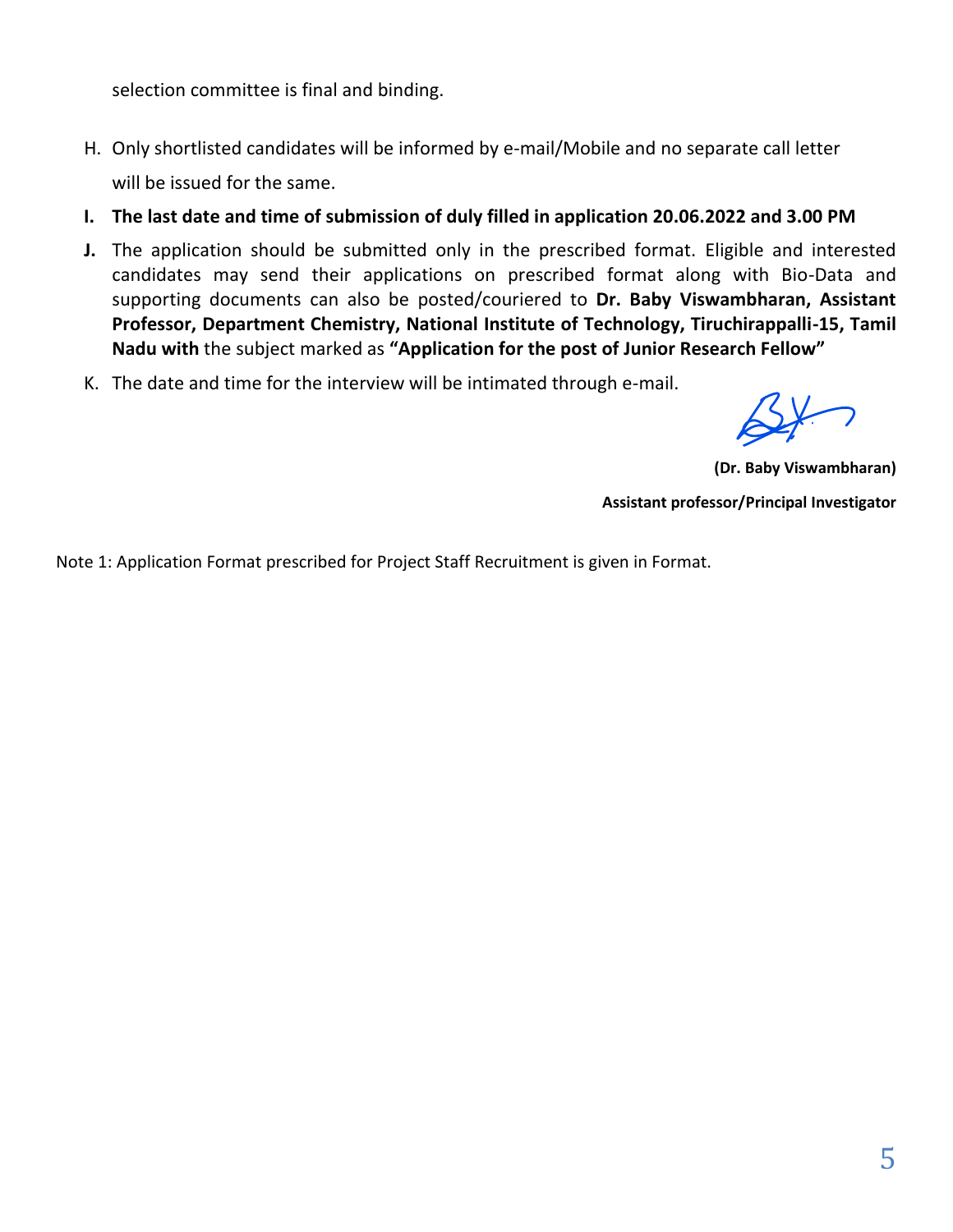## OFFICE OF THE DEAN (R & C), NIT, TIRUCHI **RECRUITMENT OF TEMPORARY PROJECT STAFF**

#### **APPLICATION FOR THE POST OF JUNIOR RESEARCH FELLOW**

| For Office Use only                                       | Paste here your                          |
|-----------------------------------------------------------|------------------------------------------|
|                                                           | recent passport size<br>color Photograph |
| Signature of the Application Screening Committee Chairman |                                          |

## **APPLICATION FOR THE POST OF JUNIOR RESEARCH FELLOW**

| 1. Name of the Candidate in full                         |                         |            |                       |                                                                                                          |              |  |
|----------------------------------------------------------|-------------------------|------------|-----------------------|----------------------------------------------------------------------------------------------------------|--------------|--|
| 2. Nationality                                           |                         |            |                       |                                                                                                          |              |  |
| 3. Mother Tongue                                         |                         |            |                       |                                                                                                          |              |  |
| 4. Date of Birth                                         |                         |            | Date                  | Month                                                                                                    | Year         |  |
| 5. Sex                                                   |                         |            | Male / Female         |                                                                                                          |              |  |
| 6. Marital Status                                        |                         |            | Married / Single      |                                                                                                          |              |  |
| 7. Category                                              | SC / ST / OBC / General |            | Please specify        |                                                                                                          |              |  |
| 8. Address for communication with Mobile                 |                         |            |                       |                                                                                                          |              |  |
| number and E Mail ID                                     |                         |            |                       |                                                                                                          |              |  |
|                                                          |                         |            |                       |                                                                                                          |              |  |
|                                                          |                         |            |                       |                                                                                                          |              |  |
| 9. MSc Project Title                                     |                         |            |                       |                                                                                                          |              |  |
| 10. Name of the Post applied for                         |                         |            |                       |                                                                                                          |              |  |
| 11. Advertisement Number with Date                       |                         |            |                       |                                                                                                          |              |  |
|                                                          |                         |            |                       | Academic Career: Enclose photo copies of the qualifying degree certificates and mark sheets/ grade cards |              |  |
| showing the percentage of marks or CGPF from HSC onwards |                         |            |                       |                                                                                                          |              |  |
| Name of Exam                                             | School /                | Board/     | <b>Broad subjects</b> | Year of Passing                                                                                          | % of marks / |  |
|                                                          | University              | University | of study              |                                                                                                          | <b>GCPA</b>  |  |
| S.S.L.C                                                  |                         |            |                       |                                                                                                          |              |  |
| H.S.C                                                    |                         |            |                       |                                                                                                          |              |  |
| Graduation                                               |                         |            |                       |                                                                                                          |              |  |
| Post-Graduation                                          |                         |            |                       |                                                                                                          |              |  |
| Any other                                                |                         |            |                       |                                                                                                          |              |  |

Enclose self-attested Xerox copies